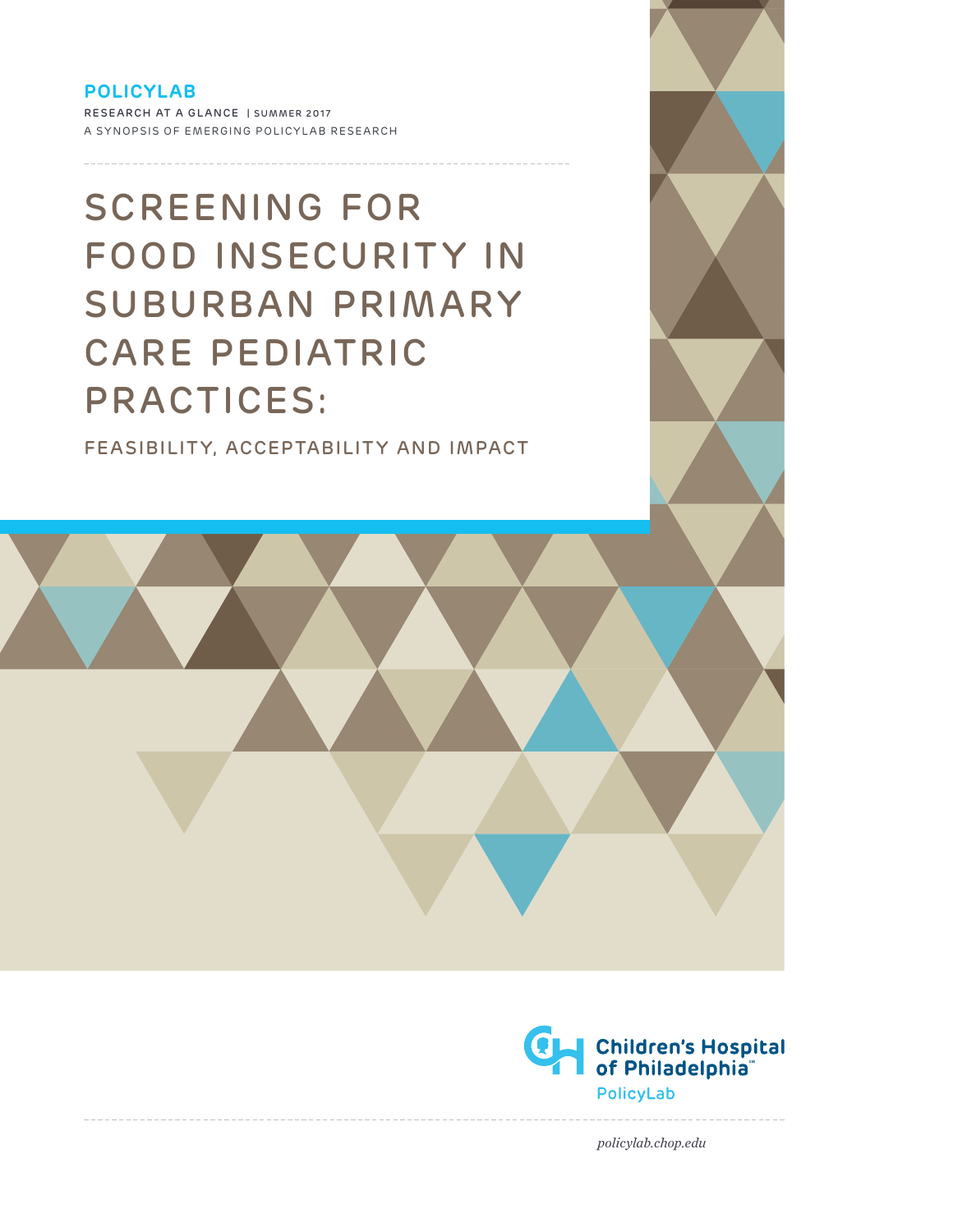# **WHAT IS THE PROBLEM:**

Food insecurity, or the lack of reliable access to a sufficient quantity of affordable and nutritious food, affects nearly 16 percent of all households (15.8 million children)<sup>1</sup> across the U.S. and has been associated with a multitude of health-related issues, poor academic performance, psychosocial and behavioral problems, and higher utilization of health care services. $2-6$ 



Food insecurity is particularly concerning for lowincome suburbanites since over the last decade poverty has grown by 66 percent in suburban communities, double the rate of urban cities.7

Nearly half of all U.S. pediatricians practice in suburban communities, making them uniquely positioned to identify and address the unmet needs of families who visit suburban clinics. Given the prevalence of food insecurity and the recognition of pediatricians' ability to provide intergenerational family services, or services provided to caregivers in pediatric settings to address social needs, the American Academy of Pediatrics (AAP) recommends that all clinicians screen and address food insecurity during routine visits. However, there is little understanding of how distinct barriers—such as lack of access to safety net services, scarcity of public transportation and gaps in public and private funding8 —within suburban communities can impact the screening of food insecurity in pediatric primary care practices, and how pediatricians can feasibly address families' unmet social needs.

### **WHAT WE ASKED:**

What is the feasibility, family and clinician acceptability, and impact of food insecurity screening in suburban pediatric primary care practices?

### **WHAT WE DID:**

We screened families for food insecurity at six suburban pediatric practices at the twomonth, 15-month and 36-month well-child visits. Screens were built into the electronic health record and prompted pediatricians or nurse practitioners to ask families questions about household food insecurity in the last 12 months. Physicians could then refer all families that screened positive for food insecurity to a community partner that provides telephone assistance to individuals to apply for Supplemental Nutrition Assistance Program (SNAP).

After the intervention, we conducted focus groups with clinicians and, separately, semi-structured interviews with parents of children who screened positive for food insecurity to determine the overall acceptability of the screen and recommendations for how practices could effectively address food insecurity.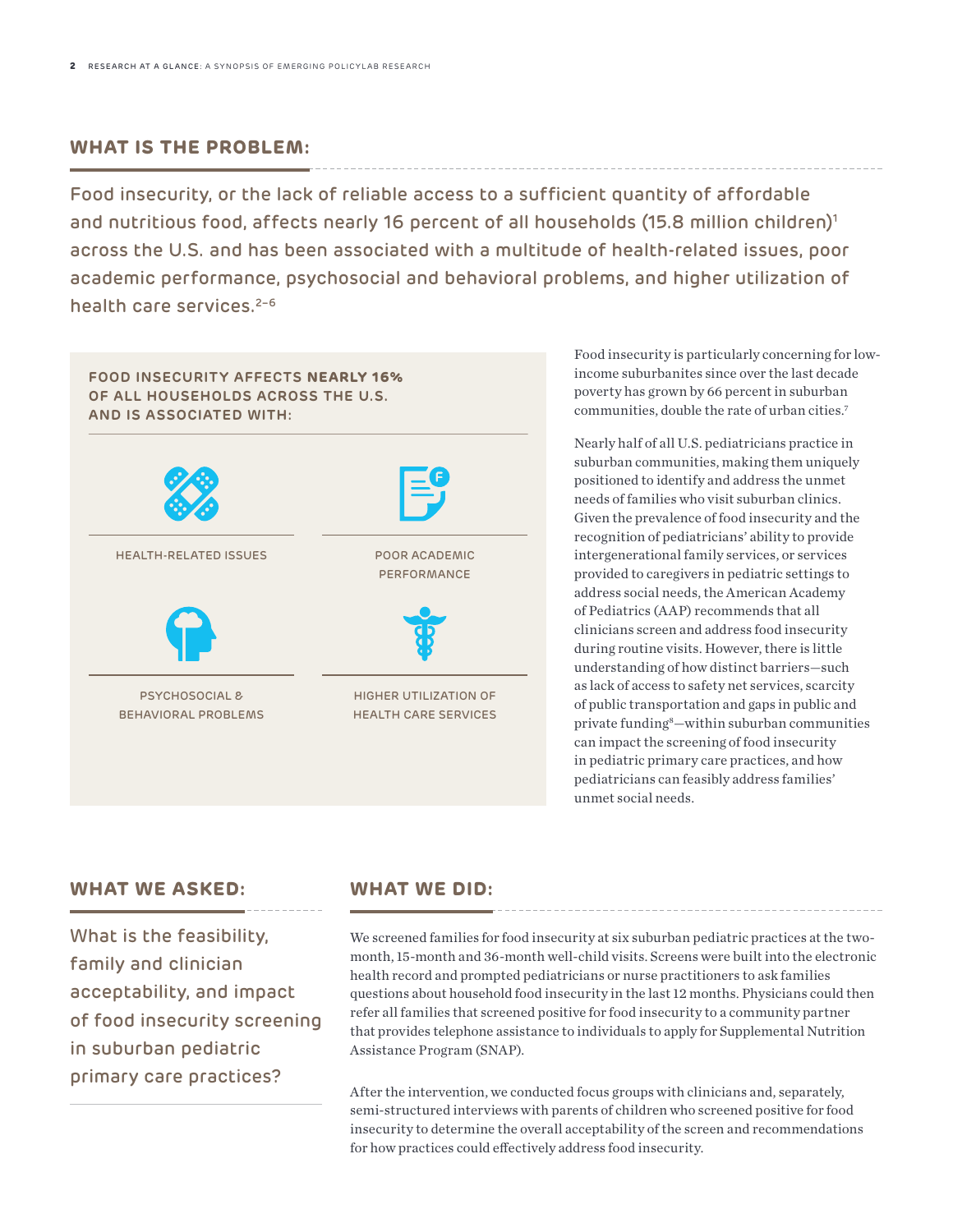### **WHAT WE FOUND:**

#### **Of the 4,371 suburban families screened, 122 (2.8 percent) screened positive for**

**food insecurity.** Children who screened positive were more likely to be younger, African American/Black, Hispanic, have asthma and receive public insurance. Although food insecurity rates were lower than expected overall, two of the six practices had as many as 1 in 20 families screen positive, highlighting the potential impact of universal screening in reducing missed opportunities to help families in need.

Three key themes emerged from the family and physician interviews:

# **1**

**Although parents initially expressed surprise at the food insecurity screening questions, they ultimately felt comfortable discussing their families' unmet food needs.**

### $66$

**[My pediatrician] wasn't judgmental or raise his eyebrows. He made me feel okay with it and said a lot of people are experiencing food insecurity.**

Some parents were fearful that food insecurity screening could be punitive, but pediatricians were able to help parents feel more comfortable with screening by assuring families that it is done to provide support.

# **2**

 $66$ 

**Parents made recommendations for how practices could address families' unmet food needs and help alleviate the shame and frustration that can accompany food insecurity.**

**Because we're middle class, there are no resources for us. My husband makes too much. But they don't take into consideration the other costs we have.**

Parents suggested practices could more effectively help families access food resources that may be unavailable through income-dependent government programs. This could mean providing contact information and documentation needed to apply for government benefits or transportation routes for available food pantries.

#### **2 of 6***pediatric practices reported that…*

# **\*\*\*\*\*\*\*\*\*\*\*\*\*\*\*\*\*\*\***

**1 in 20** *families screened positive for food insecurity.*

# **3**

**Clinicians felt the screen showed compassion, reinforcing use of the tool and overcoming concerns about embarrassing families and providing adequate resources.**

#### $\epsilon$

**There's some relief from parents too, like finally someone is going to help me***…***they're finally relieved that they're getting help.**

Clinicians also felt that if their practice had information on local resources, like food pantries, they could feel empowered to help families who did not qualify for government benefits or were food insecure despite receiving benefits.

# **WHAT IT MEANS:**

Our findings demonstrate that food insecurity screening can be feasibly implemented in suburban pediatric primary care practices and is acceptable to both parents and health care providers.

 $\rightarrow$ 

**Although there may be some initial apprehension by both parents and clinicians, pediatric practices can provide connections to resources that can help alleviate parents' unmet social needs, such as food insecurity.**

**Future research will need to investigate other unmet social needs and how to more effectively connect families to possible government and community resources in order to improve the health and well-being of children and families.**

 $\rightarrow$